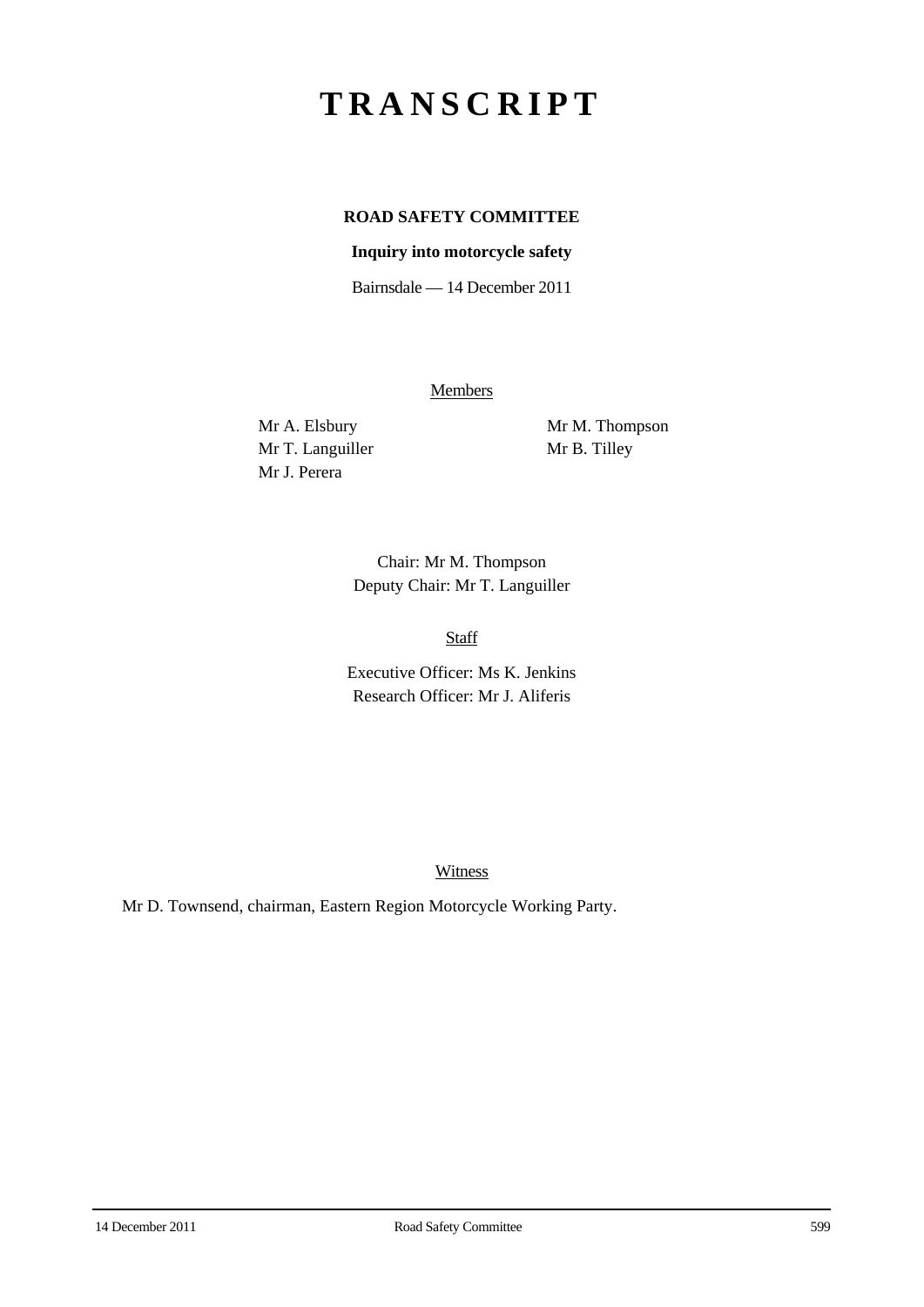**The CHAIR** — Welcome to this session of the hearings of the Victorian parliamentary Road Safety Committee inquiry into motorcycle safety. I am pleased to welcome Daryl Townsend, who is the chairman of the Eastern Region Motorcycle Working Party. By way of background I will make some general remarks to start with. You have the benefit of parliamentary privilege here, and we can go in camera as well, which means if there is any confidential information you wish to convey to us that is not for the public record, then we can take that on board. In addition you will get a copy of the transcript of proceedings today, which we invite you to correct for typographical errors and then return to us. It will then be placed on our website and form part of our general brief.

**Mr TOWNSEND** — Do you exclude the waffle if I waffle on?

**The CHAIR** — No. You will be in good company, I would add, which is a starting point to introduce you to the people here. Our format generally comprises the opportunity for people giving evidence to speak to any information they would like to convey to us, and then we vigorously cross-examine them and seek to elucidate some further points that might ultimately help with the objectives of the inquiry, which covers 11 terms of reference, with a number of sub-points within those terms of reference.

**Mr TOWNSEND** — I have a few notes I would like to talk to and some information by way of background. I will go through that process, and then we will fill in the gaps as they appear. My name is Daryl Townsend. I work for the East Gippsland Shire Council. I have been here for 30-odd years. I am the current chairman of the Eastern Region Motorcycle Working Party and have been on that party for three years.

That group was formed as a result of a regional managers forum for Gippsland that was concerned by the increasing number of motorcycle crashes in Gippsland. Motorcyclists and other stakeholders were asked to participate. I fall into the category of a motorcyclist, a council person for East Gippsland and a road traffic practitioner. My job with council is as a roads and traffic safety officer, and I am a fairly passionate motorcyclist. I had three chances of getting on the party, and I was very pleased to be involved and take a leadership role in trying to find solutions. It has been a very enlightening process. Part of the reason for my initial submission on the terms of reference of the Road Safety Committee was based on some of the experiences, good and bad, that we had in forming our committee.

There were some great light bulb moments that I thought would be an advantage to share. I will just go through those issues. As a motorcyclist I have been riding for 40 years. I am still an active motorcycle rider. My introduction to motorcycle riding was fairly privileged. I joined the police force 41 years ago and was able to get into the mobile traffic section then, and they trained me. They put me in a six-week motorcycle riding program, and I became a solo rider, a show rider and a bit of an instructor. I loved every minute of it. I probably would not be alive now if I had not had that initial training. I have ranged from the good rider to the bad rider to the reformed rider.

Part of the reason I made the submission is that I thought it was important for the Road Safety Committee to have current and accurate, reliable crash data relating to motorcycle crashes. That was the biggest problem in our group. We procrastinated for six to eight months. We had 20 motorcyclists in the room, and everyone had a very low-level personal view. There was very little in the way of strategic approach, and it was not until we were able to access reliable crash data that we were able to get traction. We had to move away from the pothole in the road or the young kid who was unlicensed riding past someone's house and going up into the bush. For us, having good reliable data set us off on the right track. Having data from a number of years certainly helped us.

**The CHAIR** — Just one point of clarification. What did you mean by the pothole in the road?

**Mr TOWNSEND** — In our group everyone was talking about the pothole in the road as being the reason that motorcycles crash. No-one had reported these matters. We had people on our committee who would come along and say, 'There's a pothole here. There's a pothole there. That part of the road is no good'. They never reported it to anyone and they never even bothered to put pen to paper or make an anonymous complaint, but that was the solution to the motorcycle crashes in Gippsland from their perspective. We lost some of our group, and we had to renew it with people who had a bit more of a strategic view on how to progress.

**Mr LANGUILLER** — Can you explain the composition of your committee?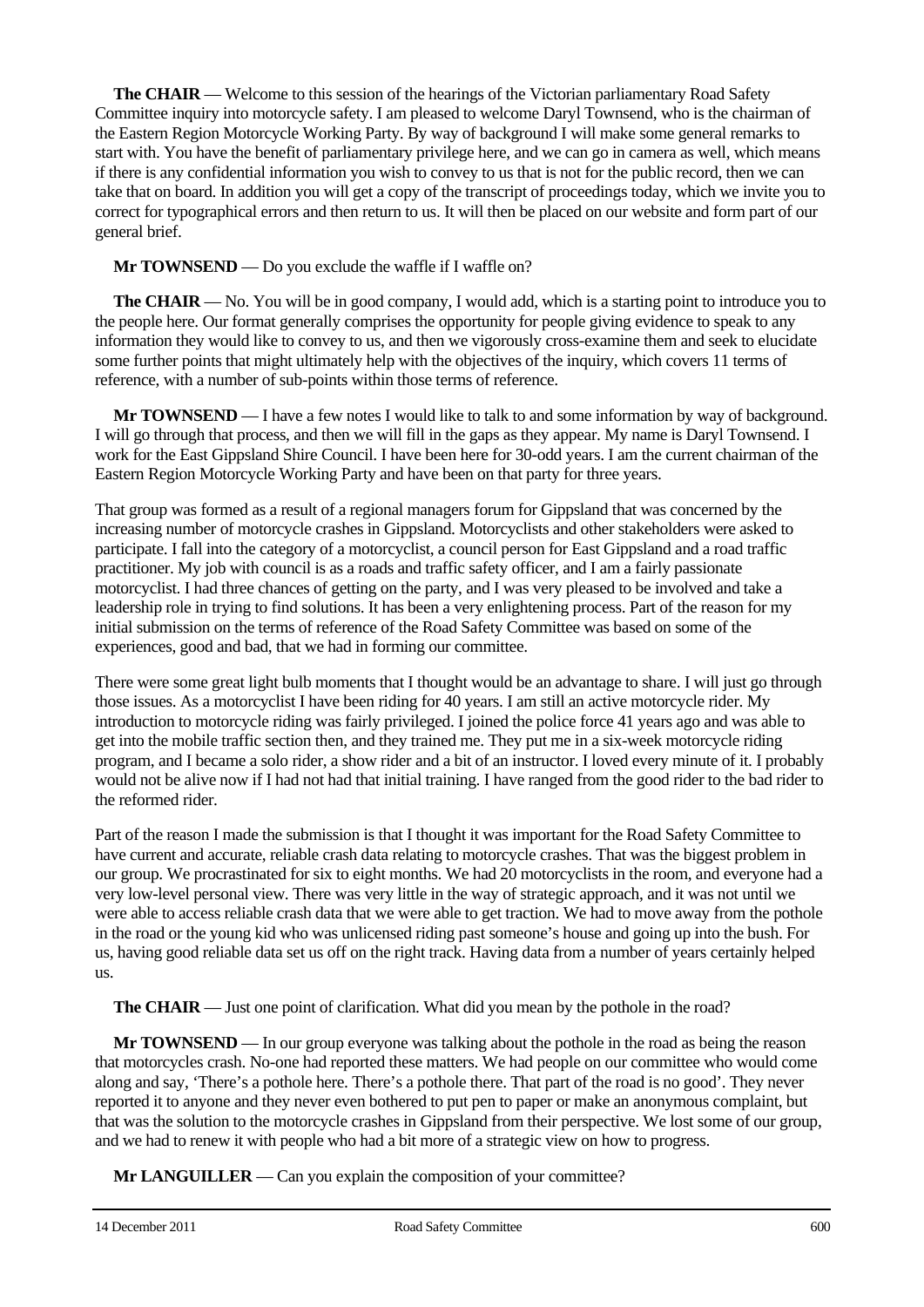**Mr TOWNSEND** — We have a number of motorcycle riders who are just motorcycle riders. We have Victoria Police, RoadSafe Gippsland committees, local government and VicRoads personnel. That is the composition of the committee. That committee also has loose associations with and referrals from and with motorcycle outlets, traders and businesses. As part of my role I utilise a network of motorcycle club contacts I have in East Gippsland. I send information to them, and they can feed information to me. All other members have their own associations, so we can feed information out and get a feel as to whether we are on the money or whether we are missing the target with what we are looking at.

## **Mr LANGUILLER** — Is TAC off the table?

**Mr TOWNSEND** — No. TAC has provided funding for some of our programs. The other thing with our group is that we had no funding. We would do our research, identify what we could do and what we wanted to do and then apply for funding. Depending on where we got the funding from, we were limited and obliged to spend that funding according to the preferences of the funder. If TAC gave us money, there were strings attached to how that was to be spent. That may restrict what programs we are able to deliver. In the last three years we have delivered 20-plus programs. I have been on RoadSafe for 10 years. It is the first time I have been on a RoadSafe committee where we have not had any dud programs and where every program has been a winner. From my perspective we have delivered really good programs that had supporting evidence. They might not have been the programs we wanted to deliver, but given the funding we received, to be able to deliver those 20 initiatives was fantastic.

One of the other programs we trialled was the development of a fact sheet. I do not know whether you have seen our fact sheet. I will provide you with a copy. The fact sheet is called 'Motorcycling through sensational Gippsland including the Great Alpine Road' and contains the core of our research. It was made available through all motorcycle outlets and businesses across Gippsland. As well as creating that fact sheet I was able to access data and obtain the names and addresses of 4000 motorcycle riders in East Gippsland, and I did a personal mail-out of this information to every motorcycle rider in the East Gippsland municipality. We were hoping to do the research in the next three to four months to see if there had been any changes in the trends across the region, including any specific changes in East Gippsland — that is, to see whether the personal mail-out process had worked or had not worked.

That is one of the programs we have done. Through VicRoads and the police we were able to get access to the police reports of all the accidents. They worked with us to provide us with that sort of information. I and another member of the committee who has the skills to interpret that data went off separately, analysed the data and then came together, and with the rounding up or down of the percentages we were very close. We are happy that we have really good data. The problem, however, is that in the police reports there is lot of information that is very subjective, and it is hard to understand what they are saying. The police report would say, for instance, that the faults were 'road design, rider error, gravel on road' and that the crash was due to 'loss of control on a bend'. It would be far better for the officer doing the report at the time to actually just say what it was rather than trying to interpret what the cause was. If the rider of the bike said, 'I was daydreaming, I hit the gravel and I panicked', that information would be far better than 'road design, rider inexperience, gravel on road'.

We had a lot of problems identifying those specifics. That is the level that we drill down to. It is important that we actually understand, crash by crash, person by person, what is happening. That builds our profile and our knowledge of trends, and then we can say with some credibility what we are dealing with. We can say whether it is a behavioural thing, whether it is a road maintenance issue — that is, the road authority not keeping the road up to date — whether there are no signs or whether people are overcooking it and treating the road as their personal racetrack. That was one of the key issues that came out; the reports were difficult to analyse. Having said that, it was critical that we had all that data that showed the specific problems — where they were, on what roads, whether they were on a bend or at an intersection and whether they occurred in the day or at night-time. The majority of the crashes were single-vehicle crashes not at an intersection; they were either at a bend or on a straight section of road.

Generally rider inattention was the main contributing cause. It was usually in the daytime, in perfect weather conditions and involved the more mature riders. Whilst there were still problems with the younger riders, the biggest problem in our region was the mature-age riders; it was not the young hoons, although they took fewer crashes per fatality whereas the older blokes took a lot more crashes per fatality. We were a bit harder at knocking ourselves off, but the young blokes could do it quite easily — their stats were fairly low. Knowing all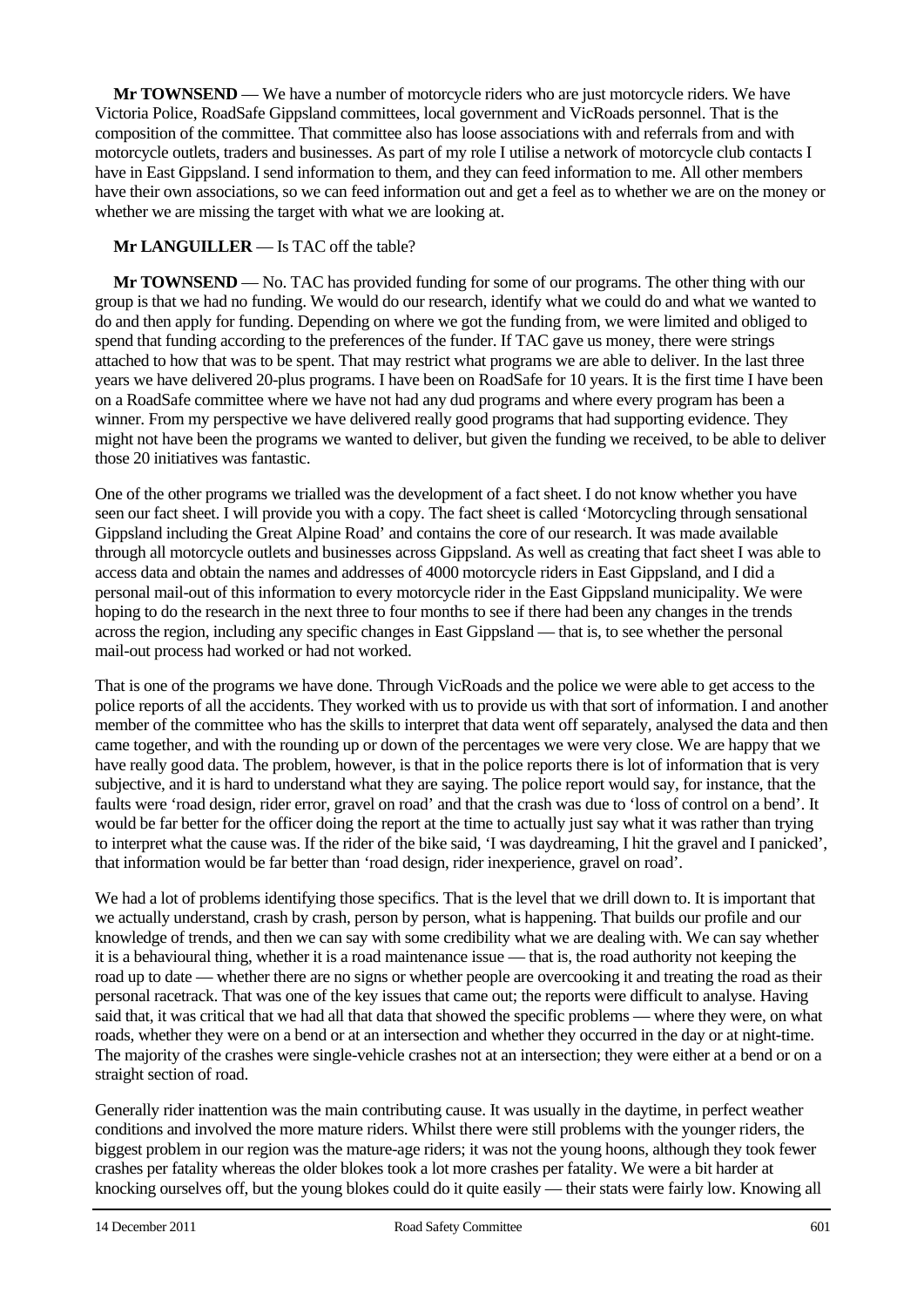that information helped us, because if we were going to go out there to try to give information to motorcyclists, as riders we wanted to make sure that we were on the money. If you are on the money and you have good data and it resonates, they will absorb it. At the first sign that it does not resonate the blinds go up, the teflon comes out and you have wasted all your time, effort and money.

We also identified the age groups and riders by origin. We found that most riders who were crashing here were Gippsland riders crashing on Gippsland roads. It might be riders from Traralgon crashing on Bairnsdale roads or vice versa, but they were still Gippsland riders even though they might not have been on their own road. The recent data that I have seen for the Great Alpine Road is saying 23 of the 24 crashes were visitors, but I do not know what 'visitor' means.

**Mr LANGUILLER** — Can I interrupt you there? The committee heard from VicRoads yesterday, and I have what I think is a quite interesting quote: all the fatalities were not people who lived in Gippsland; they were outsiders. Is that correct? That is my recollection from yesterday's submission. I bring this to your attention just to highlight the potential discrepancies that exist in terms of data collection. That is what VicRoads says, in which case we think you guys are doing a great job in this region, because you are getting to the bike shops and you are getting to all your residents. You have no fatalities of your own per se in terms of your region. VicRoads says they are all outsiders, so they are all people who are driving into the region. A note taken of that evidence reads:

VicRoads have found in the period it monitored that 100 per cent of motorcycle accidents in the region were visitors.

**Mr TOWNSEND** — I would challenge their definition of what a 'visitor' is, because to me, if we are looking at the Great Alpine Road, a visitor could be somebody who does not live in East Gippsland. I would challenge that, and I would want to go back to the police report to find out the address of the person by postcode. We did that in our first analysis, and it took us 12 months or longer mucking around and arguing the toss about what data we can get, who is going to give it to us and confidentiality. Eventually we got postcodes and the majority — when I say the majority, more than 50 per cent of the crashes in Gippsland — were Gippsland riders. We were satisfied that there were a number of out-of-state fatalities, but they were very low.

We had a lot of intrastate postcodes — people from other parts of Victoria crashing on our roads — but the majority were Gippsland riders. That gave us the confidence to say, 'Who are we going to target? We're going to target Gippsland riders. We're not going to target anyone else, because it's clear to us that is the evidence'. I would challenge VicRoads as to what their definition of 'visitor' is, because it could be as simple as the data on a police report you are looking at, and you are saying 'visitor'. If it is a road in Bairnsdale, to me a visitor is somebody who does not live in Bairnsdale. It does not mean somebody who is from outside the state.

**Mr LANGUILLER** — My understanding is not that. My understanding is that we work on the basis of Victoria Police regions. That is my understanding. Once again I bring this to your attention, just to show the potential of what it could be

**Mr TOWNSEND** — No, they are the sorts of things that I would challenge, because that is what we challenged in our processes. It was a fairly vigorous and robust process where, as a group, it got very hard at times to keep calm, because we were vigorous in challenging what was happening. Is that right? Is that accurate? How do you know that? There were a few of us, and only a few of us, who did most of the work. It was then difficult to face a firing squad and have them throw these challenges at you. If it had not been that robust, we would not have been as accurate as we were.

**Mr LANGUILLER** — Fair enough. Thank you.

**Mr TOWNSEND** — So I would challenge it.

The other thing that we were able to glean some information on was the licence history of the riders and the type of bike they had been riding, which was really good information. Again I did touch on the fact that it is important that the data is analysed by appropriately skilled people. Recently I had discussions with a senior VicRoads safety practitioner about the current motorcycle crashes on the GAR, and how he interpreted that data. He is a very skilled and competent road safety practitioner, but he is a car driver. He knows diddly-squat about motorcycles. I pointed out the fact that if I had that data as a motorcycle rider and interpreted each police report, I would come up with a slightly different bent than he would, and it is important that he understands that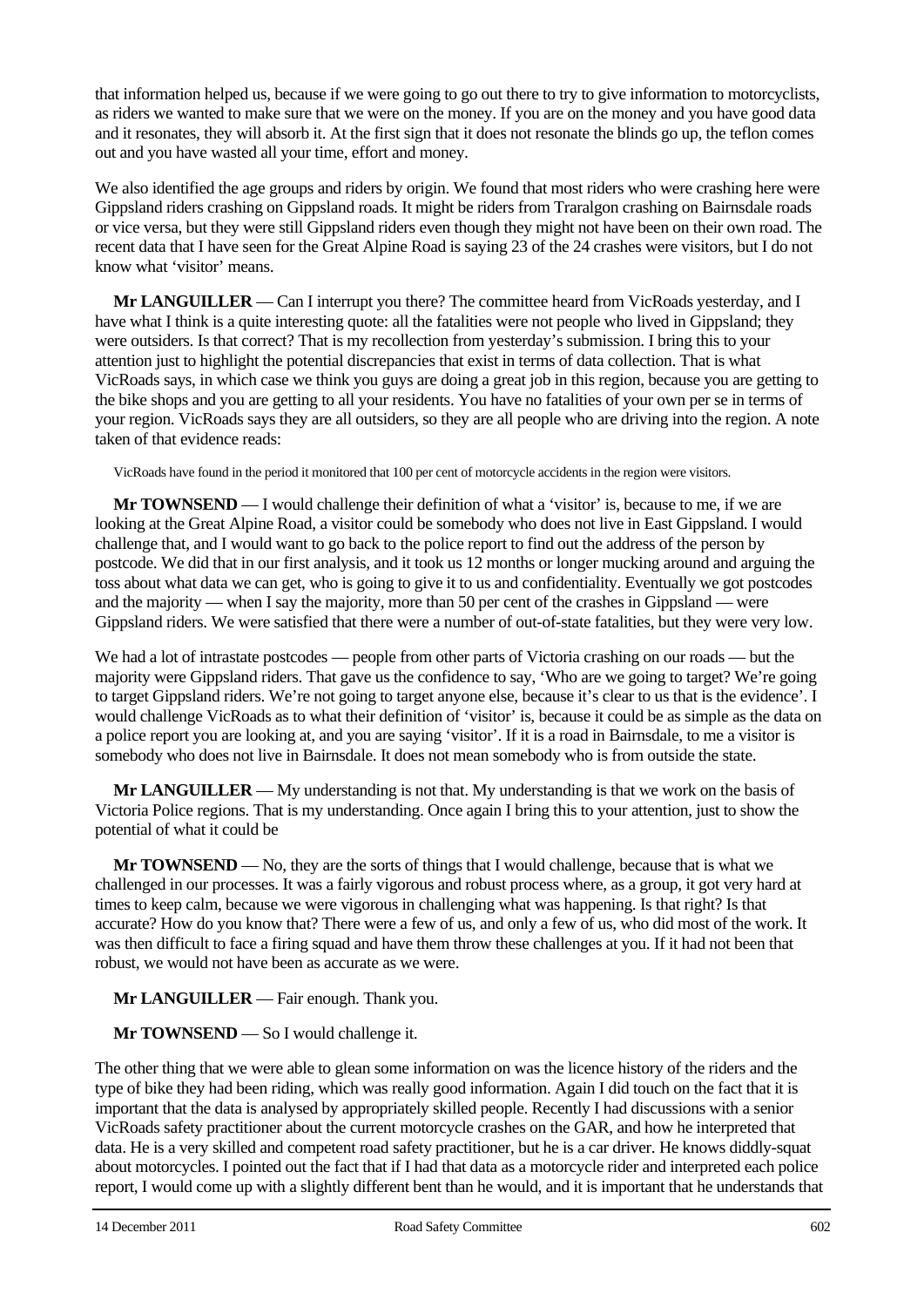and understands that there is a bias that he will carry into that process that will not serve motorcycles well if he is going to do that sort of research. That is why we challenged ourselves.

The other point I made is that it is important for a road safety committee to put themselves up to scrutiny from anyone and everyone within the industry to get that feedback rather than believe they are the experts. We started to think we were the experts. No, we are not; we are just motorcycle riders sitting in a room trying to nut something out. Feedback help us — good, bad and otherwise.

The other thing is that we then looked at the trends and the themes, and we tried to develop programs or treatments that would have some effect in redressing the causal factors. We also advocated to the likes of VicRoads and other agencies that they commit a greater level of resources. We felt the licensing process was atrocious, and we have advocated, through our VicRoads contact, that as a committee they look at it.

**The CHAIR** — Do you have any specific sub-comments there?

**Mr TOWNSEND** — In relation to the — —

**The CHAIR** — Licensing.

**Mr TOWNSEND** — Yes. We have not had any feedback other than they have taken it on board and that it has been identified at higher levels in other strategies. But as a group while we acknowledge that the learners process is a learning process — you get your permit to go off and learn — what we are finding in our region is that people get their learners but do not go on to practise. They then get their Ps, and they squeeze through that process. Suddenly time has passed and they are on a bike and riding, and they have not completed their obligation.

But the obligation that is set up does not encourage them to show that during the period I have had my Ls I have gone out and done this component, this component, this component and this component and I have so many hours up. I can now do a panic stop at 100 kilometres an hour. I put that to a recent learner driver, 'Can you do a panic stop?'. They said, 'Yes, at 30 kilometres an hour'. I said, 'Do you ride at 30 kilometres an hour?'. 'No'. 'Well, then if you ride at 100, can you do a panic stop at 100 kilometres an hour? No? Well then you had better damn practise because it is going to happen one day.

**Mr TILLEY** — I just want to explore some of the stuff you were talking about in relation to learner riders and the gap before they go and do the next test for their probationary licence. Is it the case that there is a gap there because they are not applying the necessary learning due to the capacity or the type of motorcycle they are restricted to ride during that period of time?

**Mr TOWNSEND** — No. I like the new LAMS process. I think up to 650 is a progressive step. I think the problem with that is that the licensing system still throws the learner to the wolves. Once I have got my learners I need parameters and I need to achieve objectives, and before I can get my Ps I have to go off and do this component, without it being cost prohibitive, and I have to be able to negotiate this and to practise that. There is a whole list of things that you have to go off and practise, which makes you a better, safer and more competent rider. There should be a manual from which you can glean some of that information. There may even be — God forbid — enough resources to enable them to go to a service provider who could say, 'Yes, you have got your L plates. I can now give you a 2-hour tuition program on these components', so they book in, they do it, they get the knowledge, they go away and practise that and then they can to tick it off on their book. They come back to get their Ps, and they have covered all the critical components of being a rider.

Some of them are fundamental; some of them are just a matter of teaching people to lift their head. They look at the front wheel and they do not lift their heads. They are not using their observation and their hazard identification. Riders do not understand what a hazard is! Going into a bend, they do not even know how to set up for a bend. They do not know how to get around a bend, they do not understand the physics and the dynamics of a bike and they do not even understand the gyroscopic effects of a motorcycle and how that can work for and against them.

I have four boys, and the youngest one has just gone and got his Ls. I do not mind, but he will not ride on a road until he has done his couple of hundred hours with me and his professional rider training as well. It is only then that I will feel confident that he has the basic competencies.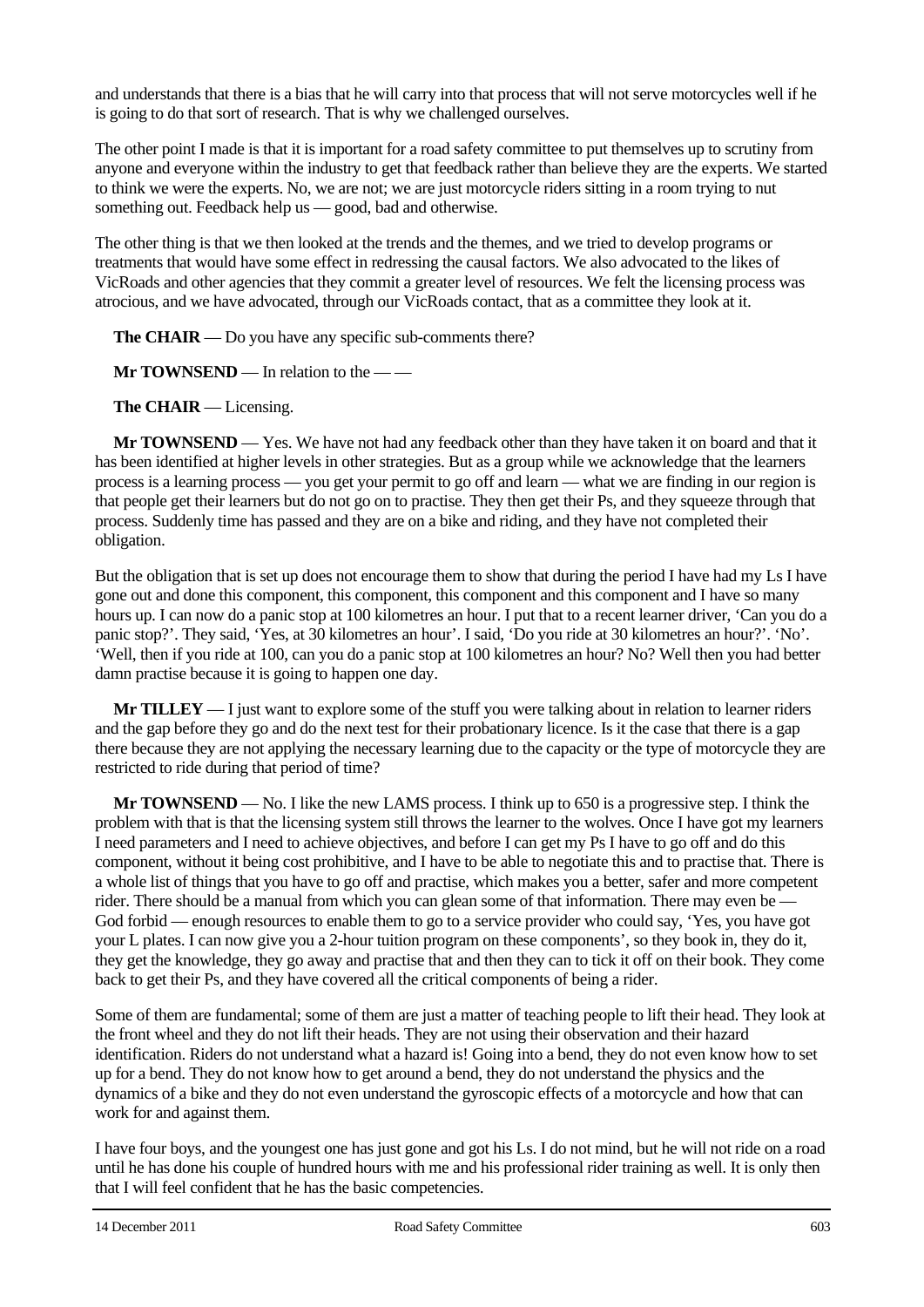**The CHAIR** — Do you plan to give him a couple of hundred hours of training?

**Mr TOWNSEND** — He will have to do a couple of hundred hours with me.

**Mr TILLEY** — Just in relation to the figures you were talking about regarding the number of licence-holders compared to the number of registered motorcyclists, you probably do not have any data, but as a motorcyclist and being involved with your organisations, is there some way that you are able to express to the committee where the gap is? In the state of Victoria it is something like in the order of 2-to-1 of the number of registered motorcycles matching licence-holders at this stage. Is that at the later stage or is it early stages?

**Mr TOWNSEND** — Personally I have two bikes in the shed. One is a trail bike and one is a road bike. If I could, I would have another one. It is generally the mature-age riders who tend to have a couple of bikes because time and finances allow. Having said that, some of the younger trail bike riders will have a couple of trail bikes, but the ones I know of are not necessarily registered. Anecdotally I would say it is more likely to be the middle-aged motorcycle rider who will have a couple of bikes. I know four or five people who I ride with have multiple bikes in their shed.

**Mr TILLEY** — Just in reference to the datasets, I was interested to hear the evidence given by Victoria Police earlier in relation to the data and details they have, and I was interested when we were talking about the traffic incident system, TIS, and how it is subjective in some regards and restrictive because it is only as good as the data that is inputted. Having used the TIS system I know that sometimes you are trying to put a square peg into a round hole. I was very interested in what you said in relation to the detail — that there was additional information you can put in and how you as a committee get some traction in delivering some safety outcomes for the riding community. You went on to say some things in relation to the local level. I do not want to compromise the work you are doing in the area, but I am interested because you said you had some access to some accurate data. Is that a local arrangement to get raw data?

**Mr TOWNSEND** — We are given a bit of privilege, yes. It is not arm-twisting but the relationships we have with some of the police and VicRoads are based on the fact that they understand about having good accurate data and they are able to glean some of that data and filter it through a source that not everybody has access to — just a very select few who already have the credibility that they can handle that. I was certainly one of those people. I regularly receive crash data from VicRoads to interpret for our own municipality. I can access the VicRoads crash stat database, which the police stuff is loaded on, and I can access as much information as I want because I do it regularly for our own municipality. When I do black spot funding for TAC through VicRoads I will get the police reports on all those crashes on all those lengths of roads.

When it came to motorcycling it was a short quantum leap for the police, who probably should not have been doing it, to extract that data and allow us to access it and identify the trends and the themes. The data would go back, and we would have the outcome of the research. The outcome of the research was the critical stuff that we wanted to work with.

**Mr TILLEY** — It relies on personal trust and relationships you have developed?

**Mr TOWNSEND** — Yes, the integrity and the protocols have to be spot on. We were very cautious about that. Even getting access to the VicRoads name and address registry to do our mail-out was a minefield. We were very fortunate to get through all the pitfalls that they put in our way to prevent it.

**Mr TILLEY** — What I am leading towards is that from having those relationships and getting access to certain data, including raw data, you are able to come up with some outcomes. Comparing it to what generally goes into the mass pool and is publicly released, have you seen any conflict in the information that you have received with what goes out there publicly?

**Mr TOWNSEND** — Yes, it is definitely different. As I said, that is why it is important to come up with solutions for the state. If you look at the state, you will have a completely different view as to what is right for East Gippsland, for the Western District and for anywhere else. As a committee you cannot say, 'We have the solutions for the motorcycle woes of Victoria' and try to implement one solution. You need to understand that regions have different needs. It is like the TAC ad on TV where the guy gets cleaned up at the intersection. I still hear it now: 'bloody car drivers'. Car drivers are not our problem. It is the idiot who is hanging onto the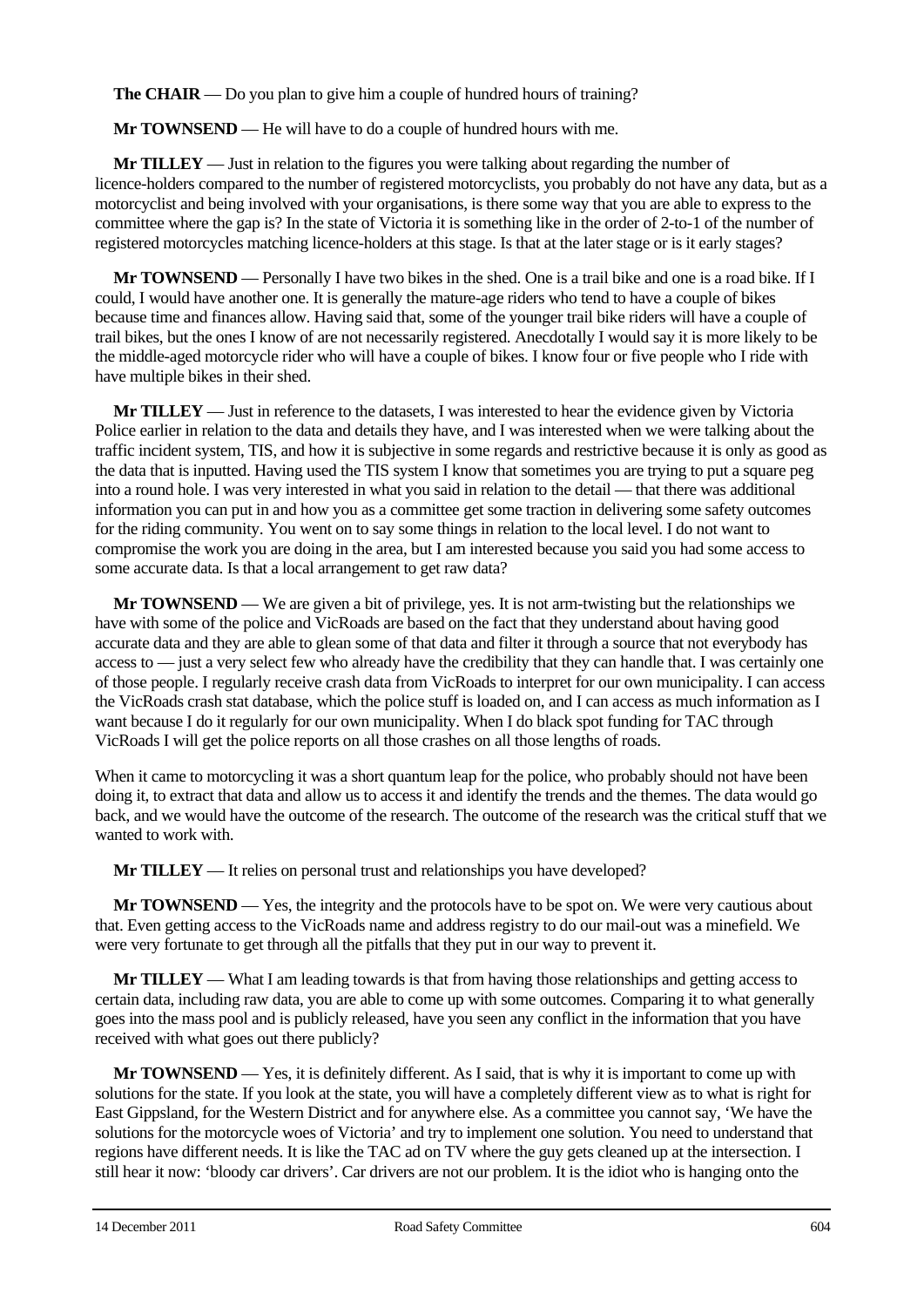handlebars who is the biggest problem in East Gippsland. That is 90 per cent of the problem. It is our understanding and awareness of our self and our behaviour or ego that gets in the way.

This fact sheet has broken down some of these barriers. I have had some phone contact and some feedback in relation to it. Interestingly, when I did the mail-out to 4000 people in East Gippsland I was prepared for a nightmare. You send out a letter like this with your name and contact details on it, telling motorcyclists that they are going to die and that these are the facts and they had better wake up to themselves — I got one negative phone call. To me, that is a resounding success. I will do backflips on that every day. I probably got about 15 or 20 positive calls, which I thought was a bonus, but the silence was golden. The silence to me means it resonated, because if it did not resonate, they would have been wanting to throttle me and tell me how stupid I was.

**The CHAIR** — Just to clarify one comment — were you quoting someone else? Or was it your own remark that 90 per cent of the problem is people hanging from the handlebars?

**Mr TOWNSEND** — It is my personal perception, but it based on a bit of research that we did as a group. Initially we gathered the crash stats, and then we drew some assumptions about who they are. I will just touch on a few of them. The target group is the 30 to 60-year-olds, and the high-risk time is Saturday and Sunday on a clear day in dry weather conditions. The high-risk area is not at an intersection but usually a straight section of road or a bend, and the accident is usually a run off the road and a hit into a fixed object. The target group is social riders, part-timers and weekend warriors.

Then we made some assumptions. Without knowing anything we said, 'Okay, let's put some assumptions together'. This gives us the freedom to guess. We put up some headings. One of them was 'skills and roadcraft'. We asked why riders are making these mistakes and errors in these ideal riding conditions. Are they familiar with the road? Is it because they are not applying due levels of concentration? Is it their poor riding skills, their lack of roadcraft or their not reading the road or identifying a hazard? Is it because of lack of cornering skills or a lack of experience or practice? Then we looked at behaviour. Are riders deliberately taking undue risks? There is the racetrack syndrome. They are pushing the limits to keep up with their mate. They might not actually be riding fast, but they are riding faster than their competencies.

We then looked at education, the licensing and training component, fatigue, the motorcycle, protective clothing, the road and the stats. We put a whole heap of information under that as to what might be some of the contributing causes. When we as a group were satisfied that that pretty much hit the mark for us, we then identified some positive outcomes or treatments that could reduce those contributory causes. Then out of that we identified a massive big wish list of what we thought could solve the cures of all motorcyclists. Then we realised we are a local Gippsland committee with no money and no funding and we cannot influence anyone. Ninety-nine per cent of our wish list had to go out the window, and we had to ask what we could do.

**Mr LANGUILLER** — Were you able to get the licence status of the people whom you researched?

**Mr TOWNSEND** — In broad terms, yes.

**Mr LANGUILLER** — What about the fatalities? Were you able to access information in relation to the licence status of those who unfortunately became casualties?

**Mr TOWNSEND** — Yes, of all the — —

**Mr LANGUILLER** — Can I ask you how you managed to do that? Our committee has not been able to get that information from Victoria Police, the Coroners Court or VicRoads. I would be curious as to your methodology. It might help our committee.

**Mr TOWNSEND** — I am just trying to think of the name of the gentleman who was from MUARC.

**Mr LANGUILLER** — Sorry, it is about the relationship.

**Mr TOWNSEND** — One of our committee members was — not Andrew Symonds; he is a cricketer — his surname is Simons. He is on our committee, and he is a member of MUARC. He is a Gippsland resident, but he works for the Monash University Accident Research Centre. He was the second person who took the data. He is far more skilled at this sort of research than I am. He went off and worked. He worked with the data that he had,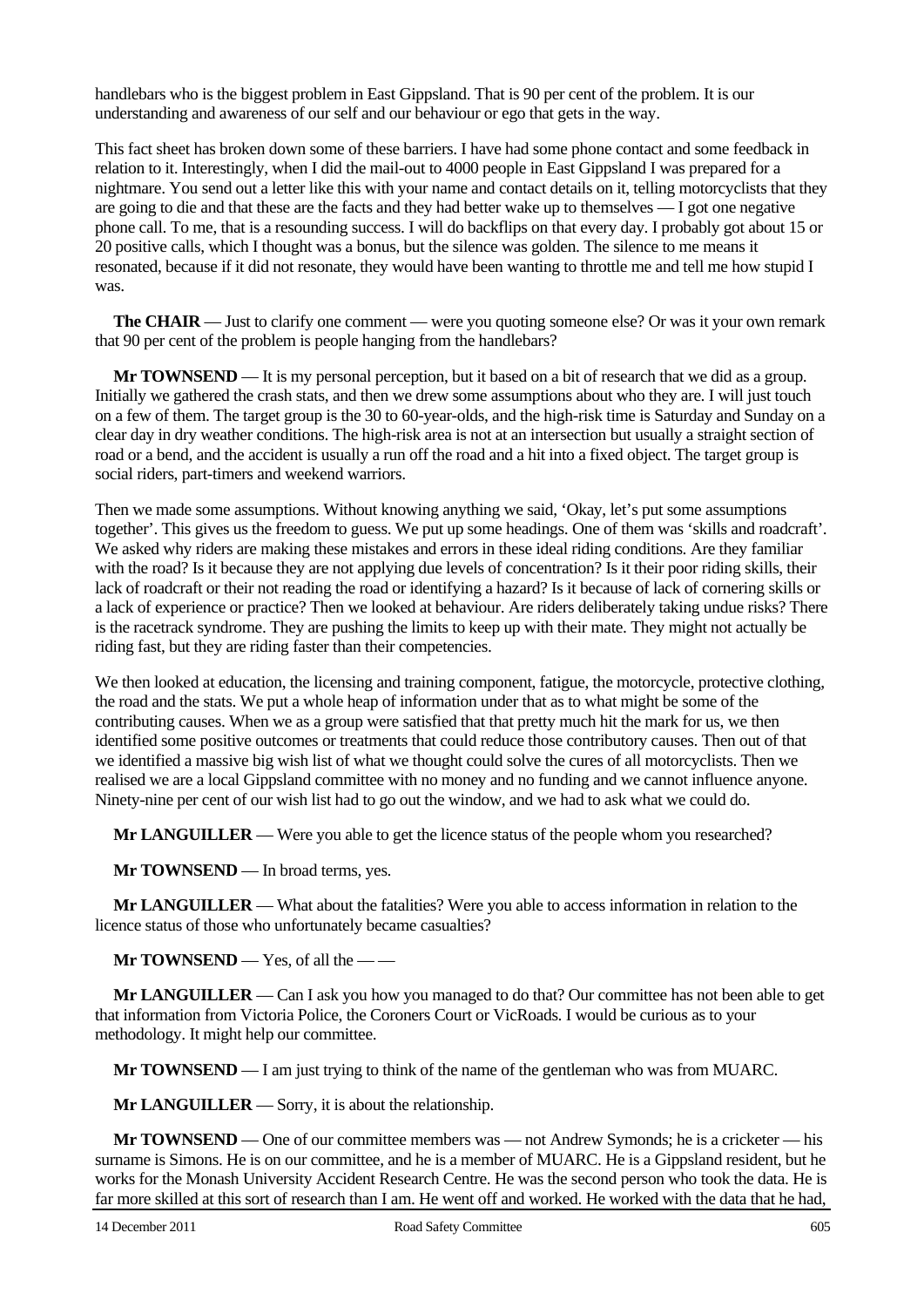and he came back with a breakdown of the age group, where they came from and the size of their bikes. I have a copy of the graph he did for us, and I am more than happy to pass that on.

**Mr LANGUILLER** — Thank you, we would welcome that.

**The CHAIR** — Daryl, we are nearing the end of our journey this morning. Do you have some more work you want to present to us? We have not quite gotten to all the questions that we wanted run with you either.

**Mr TOWNSEND** — There is a couple of things I would like to touch on. One of the really good things that came out for us — we ran a subsidised training session for existing motorcycle riders in Gippsland. We eventually attracted funding. We ran for four days and got about 80 to 100 participants. We fully subsidised that training and paid for that. People attending had to put up a \$50 deposit, and when they turned up they got the \$50 back. We had 100 per cent positive feedback from everyone who attended that riding day. One of the things that stood out for us — we had a number of people who had been riding bikes for long periods of time. One person in particular had 40 years of experience in riding a bike. He was amazed by what he did not know. The sad thing was that the braking and cornering skills training program was just above learner level. For a person who has been on a bike for 40 years to say he was amazed by what he did not know scares the hell out of me.

The other thing is that we had people from Bairnsdale who could not go to the Sale program to take it up because they had a licence to ride a bike, and they were riding a motorbike, but they could not see themselves riding from Bairnsdale to Sale to do a 2-hour course and then riding back in the one day. It was like going to the moon. The Bairnsdale people missed out. The Bairnsdale people in particular who should have been there missed out. We tried to secure more funding to run this program, and wherever we went we got knocked back, from TAC to VicRoads, saying skills training only teaches people to ride faster and kill themselves more quickly. In any workplace environment, knowing what you are doing and how to do it safety is called occupational health and safety. We were just absolutely flabbergasted at the negative approach to teaching people to give them better skills.

There are a couple of other things that I have highlighted. I want to have a quick look through them to make sure I have not missed anything important. The other thing that we have found in our dealings with VicRoads — and I have touched on it — is the focus of road safety, road design, road development and road maintenance is definitely for anything that has more than four wheels. It fits nicely. Any innovation in road safety — the guardrails or wire rope barriers — has been designed for cars; there is no real initiative that has come out from somebody saying, 'This is a great motorcycle safety initiative'.

They have said, 'The guardrail is a problem for motorbikes; we'll put in a rub rail and call it an initiative'. It is an initiative, but every fundamental principle that relates to any road infrastructure and environment is based on cars. I know the number of licensed riders and riders on the road probably dictates that; we have a lower priority, but I also think that is part of the problem. When people look at reviewing black spots for motorcycles they are generally looking at the problem through motor car eyes. They need to open up their processes to scrutiny by motorcyclists so that they can be challenged. You only have to get it wrong a little bit and you miss the point, and all that effort of doing a black spot initiative can be wasted.

The other interesting thing is that our group was recognised in the Regional Achievement and Community Awards. We were a finalist in the Beaurepaires road safety awards that were recently held. That was a bit of a feather in the cap and a bit of recognition for the hard work that the committee has done.

Other issues: I think we focus a lot on the crashes and the road, and we deal with the problem at the end of the journey. The start of the journey is when they get their licence. It is like anything else; if we start dealing with that problem now and fixing it now, it is going to take a generation before we see any results. It is a bit of a two-pronged attack. No-one likes to see people killing themselves today, and we want to try to stop the problem today. However, there needs to be a strong focus at the start of the journey, not at the end of the journey. That will help significantly.

There are a number of issues with having bikes, motorbikes or cars that can do warp speed. Some of these bikes can do over 300 kilometres an hour, and there are cars that can do over 300 kilometres an hour. What planet are we on that we can do 300 kilometres an hour? There are some people — and I will quantify this — there is a very small percentage who will ride bikes on public roads at warp speed. Unfortunately they are usually the ones who do not necessarily wipe themselves out; otherwise we would have eliminated all of the Neanderthals.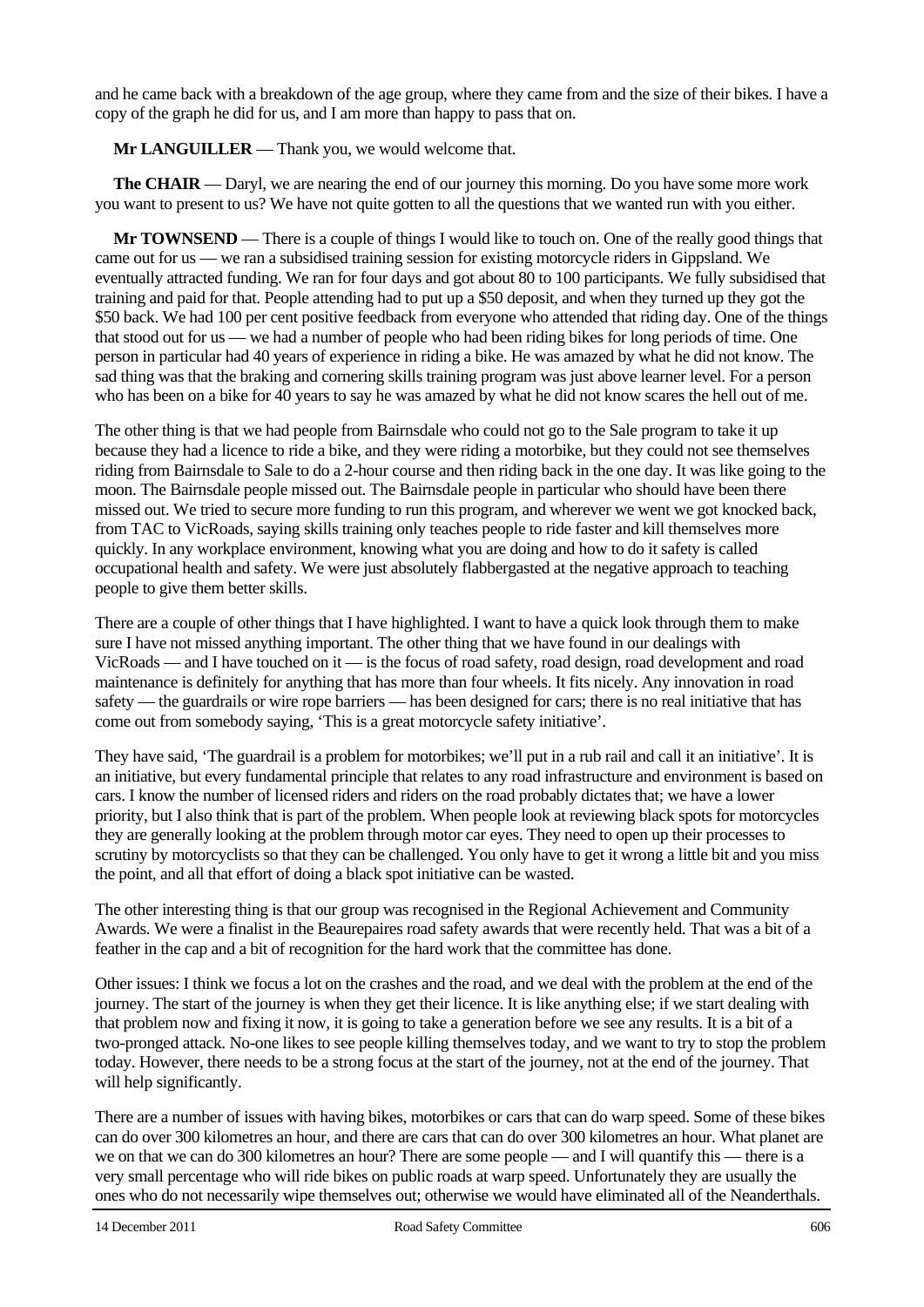I think about licensing, driving and further education, and I think there should be incentives for existing riders to go and get further skills training. I think there should be a subsidy, discounts, tax breaks or rebates for anyone who takes up further roadcraft or bikecraft.

On safety gear and personal protective clothing, one of the blokes I know very well rides around town here in thongs and a singlet. I have nagged him to death, but I still have not convinced him. He still thinks it is a joke. I have tried for probably three or four years, and I do not know why I cannot convince him. The behavioural thing is a big component in this as well.

The critical thing is the road environment. I go looking for the worst roads to ride on. I rode through the Simpson Desert for three weeks. It was one of the worst roads to ride on, but I loved every minute of it. You cannot necessarily blame the road. It is about people understanding that if I drive a car from here to Melbourne, I will probably exercise between 20 and 30 per cent of my concentration, and I will get out the other end fairly refreshed. If I ride a bike, I will need to operate it at about 70 per cent concentration. To get there safely I cannot relax anywhere near as much. I cannot look around. I will get to the other end and need a nanna nap. Motorcycle riders just sometimes do not understand those simple forces that are working against them. It is education and awareness in the environment in which the rider is going to absorb it.

There are a couple of other things I would like to say. This is something that I saw when I was riding through Queensland. I did a four-week ride out through Far North Queensland, Mount Isa and down through the centre. I was out in a remote area, and I saw a big sign, 'Motorcycle danger zone — be aware, take care, survive'. It had a tombstone with a bike helmet on it. That was about eight years ago. That still has an impact on me now. That resonated with me. It did not say anything. It just resonated and reinforced the message that I need to be safe for myself for my own benefit. It was not the authority telling me, 'You will die'. I have seen another one like this where it had the data. It just said the number of motorcyclists killed in Queensland and it had a figure. It was not saying anything more than that. It left the rest for me to absorb and interpret. I have been talking to VicRoads through our group trying to get funding to do this. I would love to put three or four of these big billboard signs on the GAR. The GAR is a problem long route for motorcyclists with crashes and fatalities, and I think that something like this actually deals with the behavioural issue that motorcyclists have. If you put up a standard VicRoads road sign, a skidding motorcycle sign, or you put up a curve warning sign and put 50 kilometres an hour on it, a motorcyclist will look at that, double it, add 20 and go for it. They do not give it the due respect.

That is pretty much about it. I have got a bit of a wish list. I would like to see changes to the learner process. I would like to see all licence-holders obliged to undergo advanced training and educational courses. I would like country people able to access this. As a rider, when I wanted to undergo advanced riding, a number of us got together and we had to pay dollars to get somebody down from Sydney or we had to go to Sydney or Melbourne to get the level of education that we wanted. We were fortunate enough that we had the dollars that we could do that, but there are a lot of people here who cannot do that. There are a lot of good people who just do not have the finances to do that. It is not rocket science. It is somebody imparting their knowledge to other people in a positive way.

Some of our current TV ads, they are okay, but there is one that I am seeing now where there is a guy on a bike taking off, darting between traffic, somebody running a red light with a girl on the back and the next minute he pulls out, loses control, falls off his bike and collects the bullbar coming the other way. When I first saw that ad I went, 'Oh, yuck! Terrible!', but now I see it and I go, 'That is a stupid ad'. I hate it. As a motorcyclist, I do not ride like that. I know there are some people out there who do that, but sometimes in trying to convey the gore, or not the gore but the consequences of those actions, you take away the individual's right to apply his own interpretation to it. I think that ad has probably run its course for some people. I think sometimes you can overdo it, and sometimes positive reinforcement can work better than negative reinforcement.

Just a quick run-down of some of the other programs that we have done. We have done our brochure, our fact sheet and our report on hazards, which came out of everyone wanting to say that the pothole on their road was a problem and the reason why motorcyclists were crashing. We provided support to the police for off-road enforcement and education. We supported police with on-road enforcement and education, as you heard from the previous presenters. We committed \$18 000 to the police unit in Bairnsdale if they could get something up and running in this region, because there is nothing happening here. It is all happening in the valley. Unfortunately due to their resource restrictions they have not been able to fulfil their obligations on that at this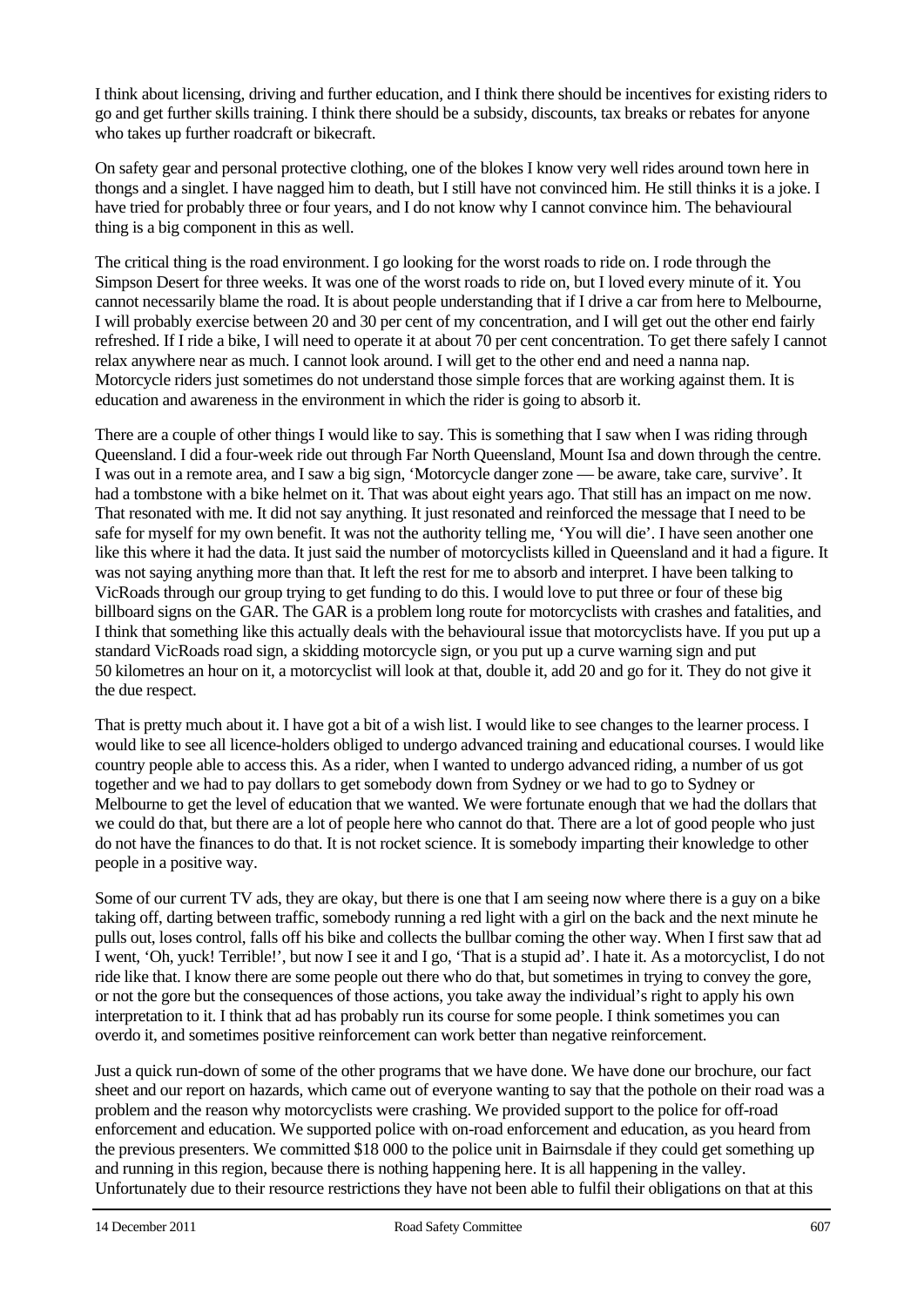stage. Hopefully that funding is still there. We are hoping that they will fulfil that and be able to get out and about, wave the flag and do some education and some tapping on shoulders to say, 'Did you know this?'.

**The CHAIR** — Darryl, would you mind holding for a moment? I need to check with Kylie. Our next speaker has arrived. Would you mind checking with him what his time is like? I just need to make sure that his parameters are okay and just balance the questions that my colleagues may seek elucidation on. Your evidence has been very interesting and very worthwhile, but we do have a program to stick to.

**Mr TOWNSEND** — I was told to be succinct.

**Mr TILLEY** — You have done well.

**Mr TOWNSEND** — Some of the other programs we are able to do include embarking on media campaigns where we have put text in newspapers, radio; we have internet, newsletters, we have VMS signs and billboards which we put out. We roll them out across the region at different times; they are motorcycle campaigns in particular. They still run; we still have a number of TV ads and we have a radio ad running fairly regularly under the banner of RoadSafe, which deals with motorcycle safety. We have done our mail-outs. We have the TV ad with the police where they talk about waking up to the facts. Since then we have done two other ads.

At key times through the year we now have a new motorcycle display trailer that is set up with a couple of dummies — or mannequins, I should say. They are dressed in appropriate motorcycle gear with a storyboard beside them and a whole heap of brochures, information and a video that runs continuously. We released that at the Barry Sheene ride when we had it running. It has been around the valley a couple of times. Throughout the year it will go to various events, and it will be there for motorcyclists to come and have a look and absorb the information.

We have lobbied for greater funding to treat high-risk motorcycle routes and road upgrades. That is happening. VicRoads is very proactive in applying for funding to do these upgrades, and we have had a number of successes with that. We have tried targeted education to older riders. We have done our training, and we distribute information through various motorcycle outlets. That pretty much wraps up everything I had earmarked to talk about. There is a whole lot of other stuff, and I could go into detail about each one, but I think I would only be starting to waffle a bit more.

**The CHAIR** — Daryl, we appreciate your evidence and the coverage and your great work in this field. Thank you very much. We saw the statistics for this region in Traralgon yesterday and the declining trends that are quite marked in this particular area. I think one must draw a correlation at this stage, although it will be evidence based as well, between the good work that has been done at ground level and the decline in accident data.

**Mr TOWNSEND** — We are hoping that the evidence will show that this has been part of a contribution to reducing accidents. It will not be the sole thing, and I would like it to be that, but I do not think it will.

**The CHAIR** — Daryl, I do not wish to deny my colleagues, so I am going to get them to ask one question each — their favourite question. If you could try to answer in a very succinct time frame, we can then liaise with the secretariat to get some more detail as required.

**Mr LANGUILLER** — Thank you for your comprehensive submission, and well done on your work. Just on off-road riders, how much does your committee do on off-road? How much exposure do you have? Given the data that seems to suggest across the state that in the order of 50 per cent of thereabouts of fatalities have been off-road riders, what is your experience of that and what can you comment on it — succinctly.

**Mr TOWNSEND** — We know, mostly anecdotally, that there are a lot of problems with off-road bikes. From the data that we looked at, it was easier for us to see what was happening on-road than it was off-road. We have recognised that it is a problem, but as a committee we are not in a position to deal with that at this stage. We do not have good data to understand what is happening, and the crash statistics can often lead you up the wrong track. Crashes will happen off road, and they will drag it out onto a public road and say it happened on that road when in reality it was on an off-road track. I know in East Gippsland there are a lot of off-road trail bike activities, in particular around Lakes Entrance in the Colquhoun forest; there are a lot of problems there